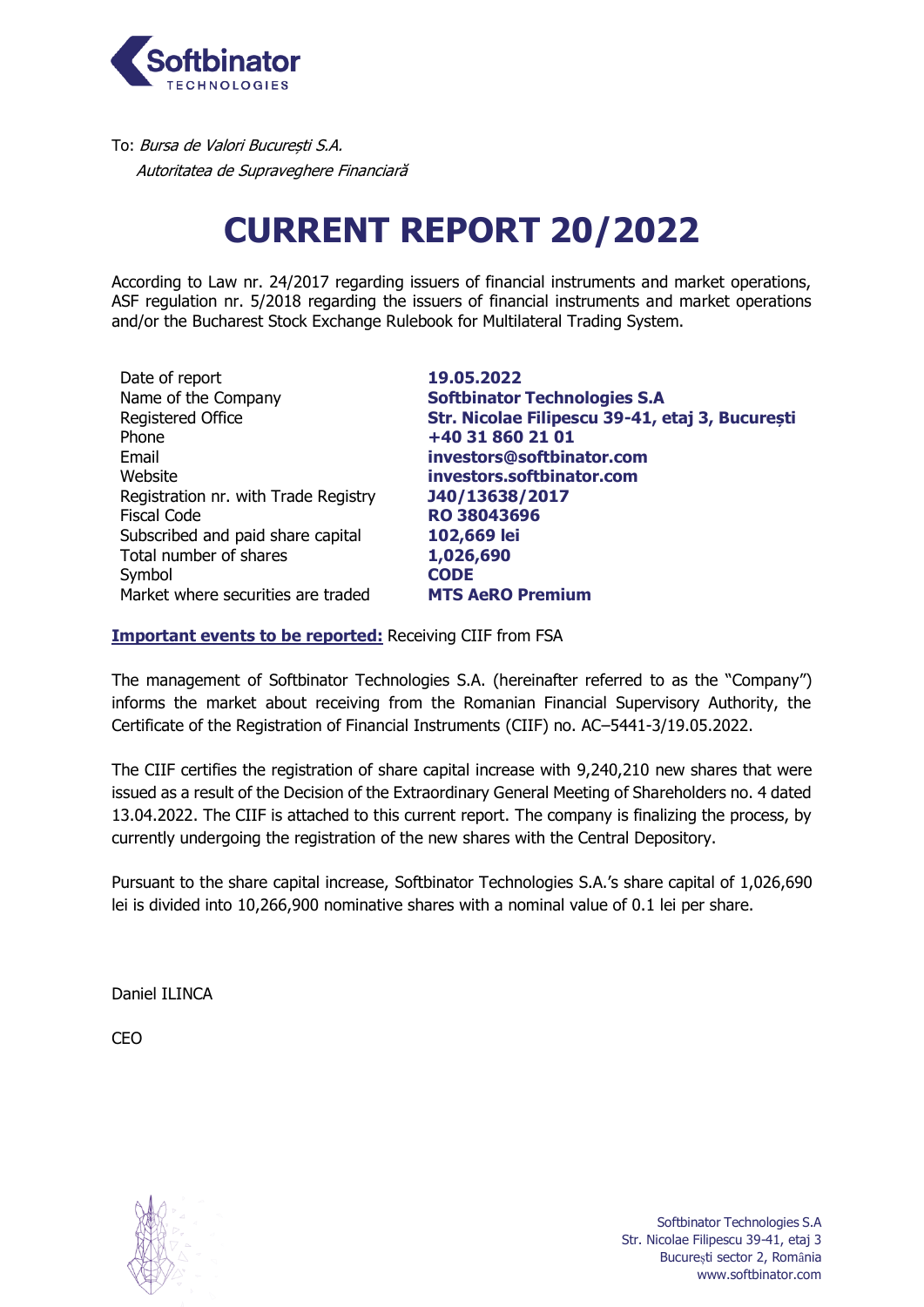# C E R T I F I C A T<br>DE ÎNREGISTRARE A INSTRUMENTELOR **FINANCIARE**

Prin prezentul se certifică înregistrarea următoarelor instrumente financiare:

### ACTIUNI

| <b>Comune Nominative</b><br>Tip:                                                                                                                                                                                                                                                                                                                                                                                                                                                          |                          |                  |                                                   |  |                    |
|-------------------------------------------------------------------------------------------------------------------------------------------------------------------------------------------------------------------------------------------------------------------------------------------------------------------------------------------------------------------------------------------------------------------------------------------------------------------------------------------|--------------------------|------------------|---------------------------------------------------|--|--------------------|
| Clasa:                                                                                                                                                                                                                                                                                                                                                                                                                                                                                    |                          |                  | Data inregistrārii: 09.12.2021                    |  |                    |
| Valoarea nominală:                                                                                                                                                                                                                                                                                                                                                                                                                                                                        |                          | 0,10 Lei         | Poziția în registrul ASF: 5705                    |  |                    |
| Număr total:                                                                                                                                                                                                                                                                                                                                                                                                                                                                              | 10.266.900               |                  | Codul ASF al actiunilor:                          |  | 57058              |
| <i>inregistrarea</i>                                                                                                                                                                                                                                                                                                                                                                                                                                                                      | <b>Data</b>              | Număr de acțiuni |                                                   |  | Valoarea emisiunii |
| 1                                                                                                                                                                                                                                                                                                                                                                                                                                                                                         | 09.12.2021               |                  | 1.000.000                                         |  | 100.000,00 Lei     |
| $\overline{2}$                                                                                                                                                                                                                                                                                                                                                                                                                                                                            | 02.03.2022               |                  | 26.690                                            |  | 2.669,00 Lei       |
| 3                                                                                                                                                                                                                                                                                                                                                                                                                                                                                         | 11.05.2022               |                  | 9.240.210                                         |  | 924.021,00 Lei     |
|                                                                                                                                                                                                                                                                                                                                                                                                                                                                                           | <b>TOTAL:</b>            |                  | 10.266.900                                        |  | 1.026.690,00 Lei   |
| Caracteristici conform:                                                                                                                                                                                                                                                                                                                                                                                                                                                                   |                          | emis de ONRC     | Certificatului constatator nr. 426428/11.05.2022, |  |                    |
| Societatea:                                                                                                                                                                                                                                                                                                                                                                                                                                                                               |                          |                  | SOFTBINATOR TECHNOLOGIES S.A. BUCURESTI           |  |                    |
| Capitalul social subscris:                                                                                                                                                                                                                                                                                                                                                                                                                                                                |                          |                  | 1.026.690,00<br>Lei                               |  |                    |
| Capitalul social värsat:                                                                                                                                                                                                                                                                                                                                                                                                                                                                  |                          |                  | 1.026.690,00 Lei                                  |  |                    |
| Cod unic de inregistrare emitent:                                                                                                                                                                                                                                                                                                                                                                                                                                                         |                          |                  | 38043696                                          |  |                    |
| Nr. de ordine in registrul comerțului:                                                                                                                                                                                                                                                                                                                                                                                                                                                    |                          |                  | J40/13638/2017                                    |  |                    |
| Cod ASF emitent:                                                                                                                                                                                                                                                                                                                                                                                                                                                                          | 178335                   |                  |                                                   |  |                    |
| Localitatea:                                                                                                                                                                                                                                                                                                                                                                                                                                                                              | <b>BUCURESTI</b>         |                  |                                                   |  |                    |
| Strada:                                                                                                                                                                                                                                                                                                                                                                                                                                                                                   | <b>NICOLAE FILIPESCU</b> |                  |                                                   |  |                    |
| Judetul:<br><b>BUCURESTI</b>                                                                                                                                                                                                                                                                                                                                                                                                                                                              |                          |                  |                                                   |  |                    |
| Emiterea de catre A.S.F. a prezentului certificat de inregistrare nu reprezinta certificarea legalitatii modului în care au fost efectuate<br>modificarile de capital si nici aprobarea eventualelor cesiuni facute cu încalcarea prevederilor legale si raportate la A.S.F. dupa ce al<br>fost înregistrate la Oficiul Registrului Comertului, nerespectându-se obligatiile legale de raportare la piata pe care se tranzactioneaza<br>actiunile societatii si de inregistrare la A.S.F. |                          |                  |                                                   |  |                    |

Intreaga raspundere legala revine emitentilor, Consiliilor de Administratie si conducerilor executive ale acestora si institutilor implicate în legalizarea modificarilor de capital, care sunt raspunzatori în fata legii pentru eventualele ilegalitati ce ar putea fi constatate.

| Număr: AC - 5441 - 3 | Data emiterii: 19.05.2022 |  |  |  |
|----------------------|---------------------------|--|--|--|
|                      | VICEPRESEDINTE            |  |  |  |
|                      |                           |  |  |  |
|                      | GRĂ<br>Gabriel            |  |  |  |
|                      |                           |  |  |  |